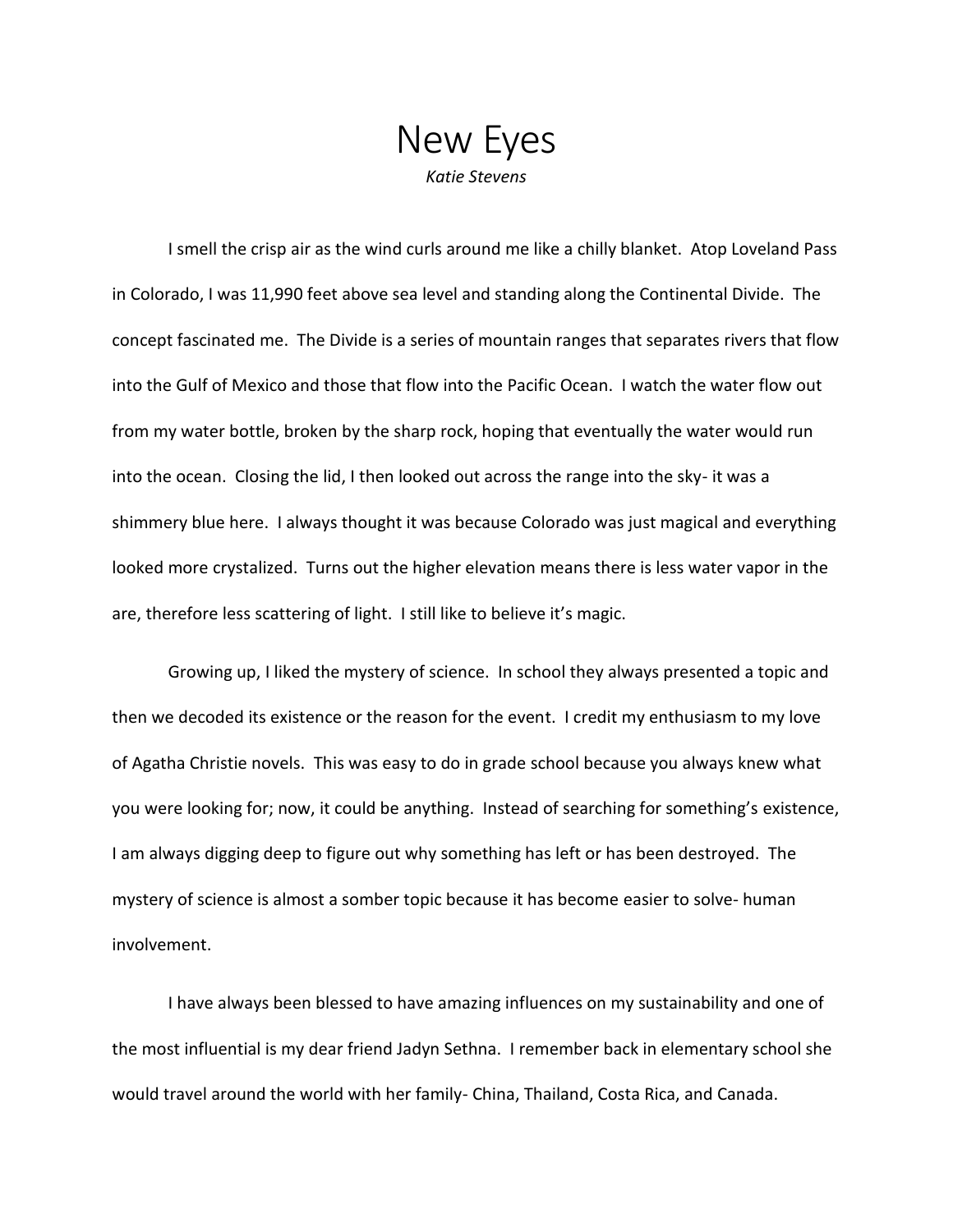Sometimes she would bring me back clothes or handmade keychains- little remembrances of her journey. Whenever I would visit her home down the street, their walls were filled of photographs from their travels. These photographs included dense rainforests, smiling faces, and interactions with different species they came across. The walls always reminded me that there was a large world out there-- more than I could ever see in my lifetime. Jadyn did not just have a passion for traveling, she had a passion for nature and the conservation of species. When we were in high school, she traveled to the coast of Georgia to help sea turtles and then in Sumatra to study orangutans. Currently she is studying at Georgia Tech for completion of a certificate in environmental science. While studying, she has worked alongside biologists at Zoo Atlanta, along with volunteering with Comunidad Protectora de Tortugas de Osa (COPROT) in Costa Rice. I could write an entire book about the impacts Jadyn is making on this earth, but it is people like her that have influenced me to start walking on my own environmental warrior journey.

In 2014 Jadyn and I along with our families made the journey to Alaska. We started in Homer and then began working our way down the coast eventually to finish our journey in Vancouver. This trip opened my eyes to natural wonders that I never thought I would witness. We observed a moose and her calf, black bears eating wildflowers in the Yukon, and whales off the coast of Sitka and Ketchikan. The one thing that stood out to me the most was the glaciers and sea ice. Almost every day we would watch ice break off in chunks and plunge into the ocean. On land we hiked both the Portage Glacier and the Byron Glacier near Anchorage. Compared to the amount of snow and I had seen up to that point, it seemed like there was an infinite amount of ice reaching into the mountainside. However, the visitor centers told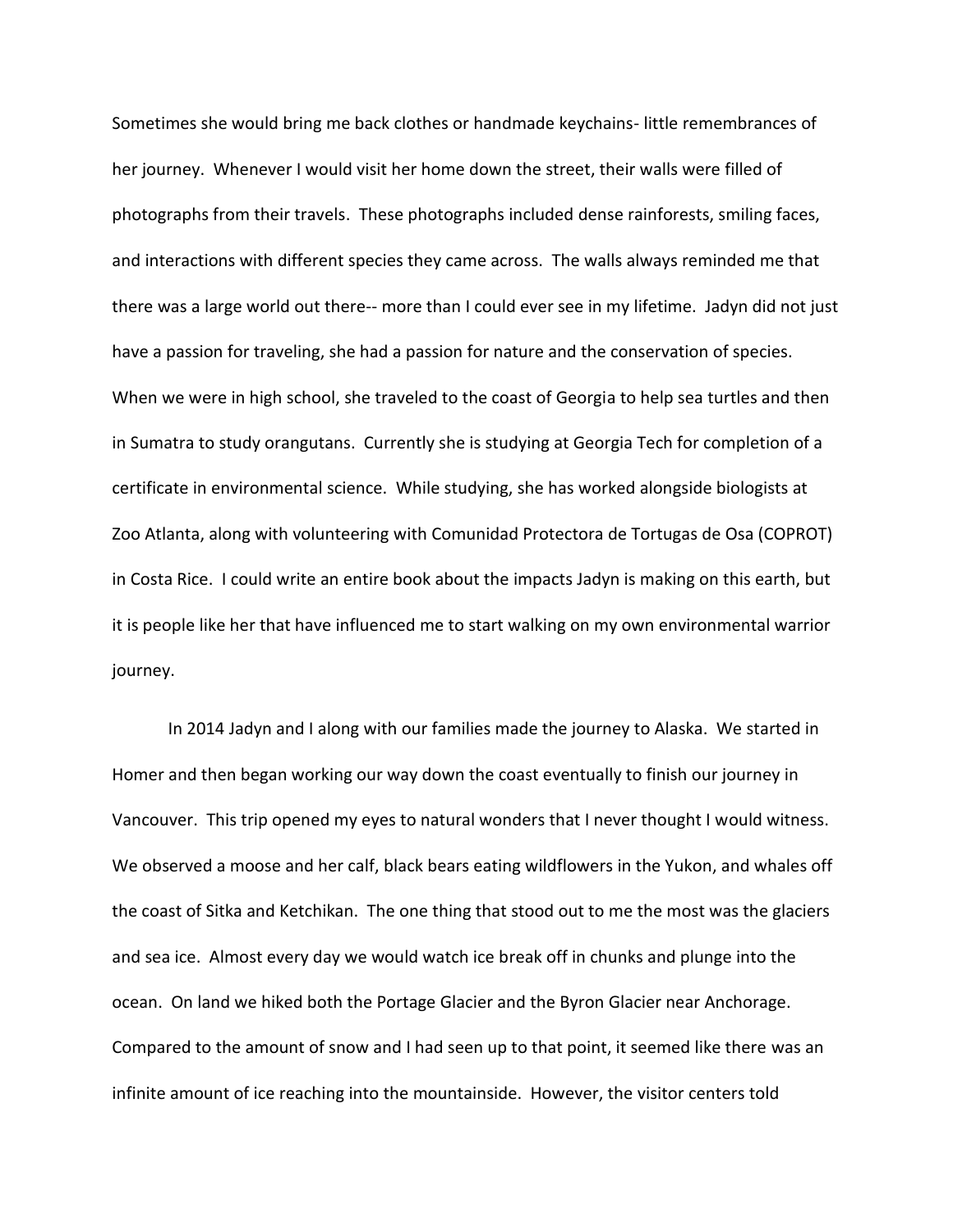another story. There were diagrams of how large these glaciers once were and the reality I had just witnessed was shocking. Recently, glaciers in Alaska are facing record losses, scientists even suggesting they are melting at a rate significantly more than what they previously predicted.

Glaciers are one of the climate change indicators and it examines the balance between snow accumulation and melting over time. These changes significantly affect changes in sea level signifying a positive feedback loop. What I was witnessing in Alaska was the natural river of a glacier losing mass as ice breaks off and floats away into the lake, or plunging into the ocean. The hope is that this cycle is balanced with snow accumulation during the year, yet unfortunately, in recent years that has not the case. The frontier state's glaciers are quickly retreating, and locals fear the day where they are nothing but a lake of memories.

Alaska left an impact on my life and gave what others call the "travel bug." In February of 2018, Jadyn and I along with 20 other students in our high school science department traveled to Ecuador. We spent two days in Quito and then the rest of our sustainability tour traveling the Galapagos Islands. One of the starkest differences between the United States and the islands was how they treated the balance between the natural environment and their built environment. There was very minimal technology and the materials holding up structures mimicked the nature around them. It was as if the island breathed alongside the locals. The native species such as the sea lions, blue footed boobies and marine iguanas walked among the people and there was a respect that I witnessed between them both. I had a very special moment as I sat down on a swing in a park and on the swing next to me was a sea lion. It acknowledged my presence but did not fear my being there.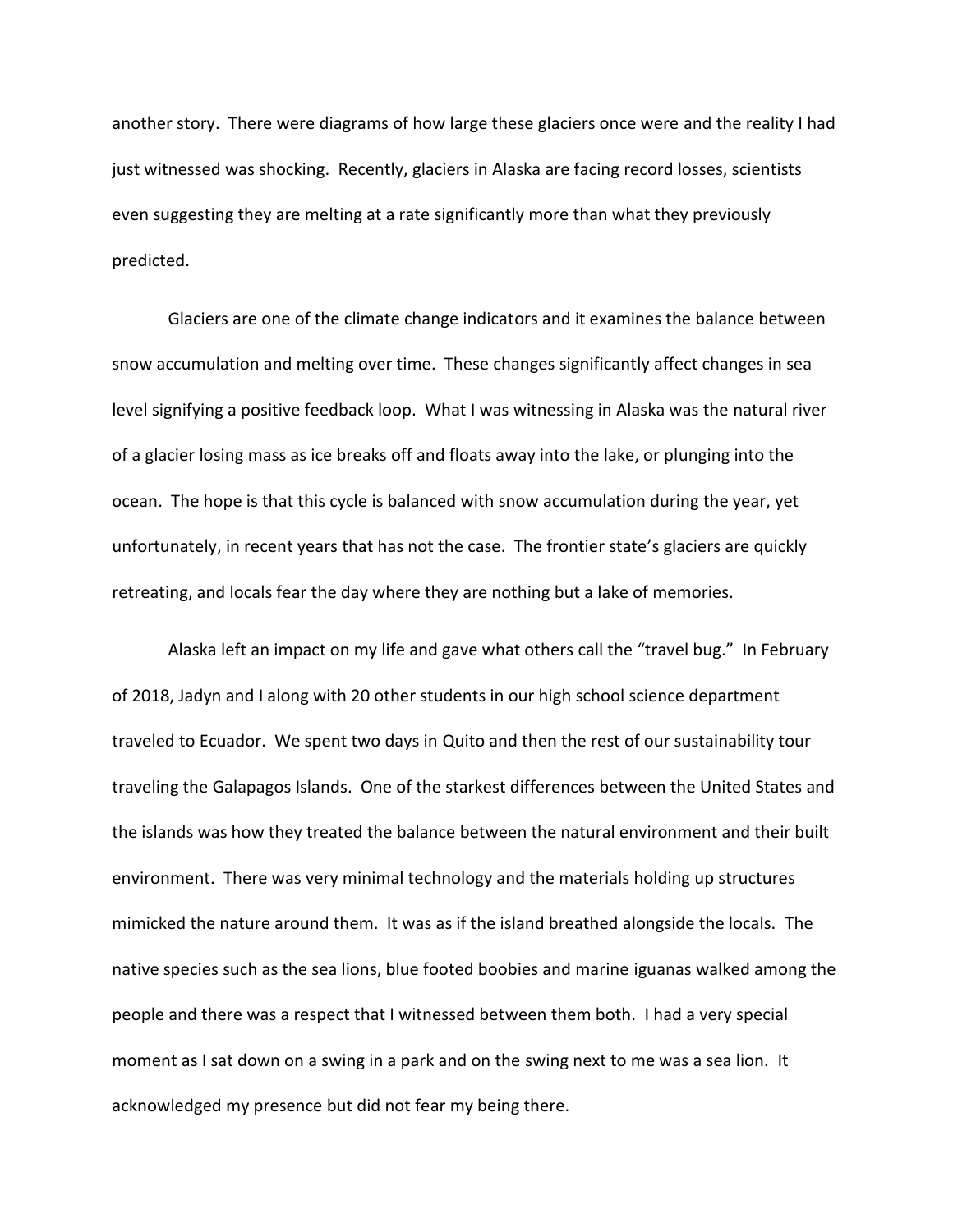Since Charles Darwin's discoveries upon the Galapagos Islands, a wildlife sanctuary was established in 1935 and in 1959, and it officially became the Galapagos National Park. This placed 97 percent of the Archipelago under State ownership for the preservation of the native flora and fauna. The establishment of the park propelled the reach to conserve the natural wonders within and surrounding the Islands. The Galapagos is often cited as the place where ecotourism originated and is defined as the "responsible travel to natural areas that conserves the environment and sustains the well-being of local people" (Honey, 2008). It is a balance between creating economic benefits to the local population while also providing incentives for conservation and environmental research. Travelers, many from Europe, began coming to the Islands 150 years ago as scientists. The Archipelago was seen as one of the most precious ecosystems on earth and contained local species that are found nowhere else such as the Galapagos tortoise, marine iguana, blue-footed boobies, and the Galapagos penguin. Since the late 1960s, a balance of scientific research, educated park management, highly trained naturalist guides, and a well-regulated and responsible nature tourism industry have "helped ensure that the wildlife of the Galapagos has been little disturbed by the steep rise in visitors" (Honey, 2008).

After this trip, my eyes became new and I realized that there is a way that human and nature can live among each other without ultimately destroying the natural world. The next summer I went back to Colorado and I hiked a 14er, or a mountain that is over 14,000 feet above sea level. It was one of the most physically and mentally challenging things that I had pushed myself to do. Colorado still had the magic in the air- in fact I felt the presence more than I ever had in my childhood. This time however, I met the magic with gratitude. Every step